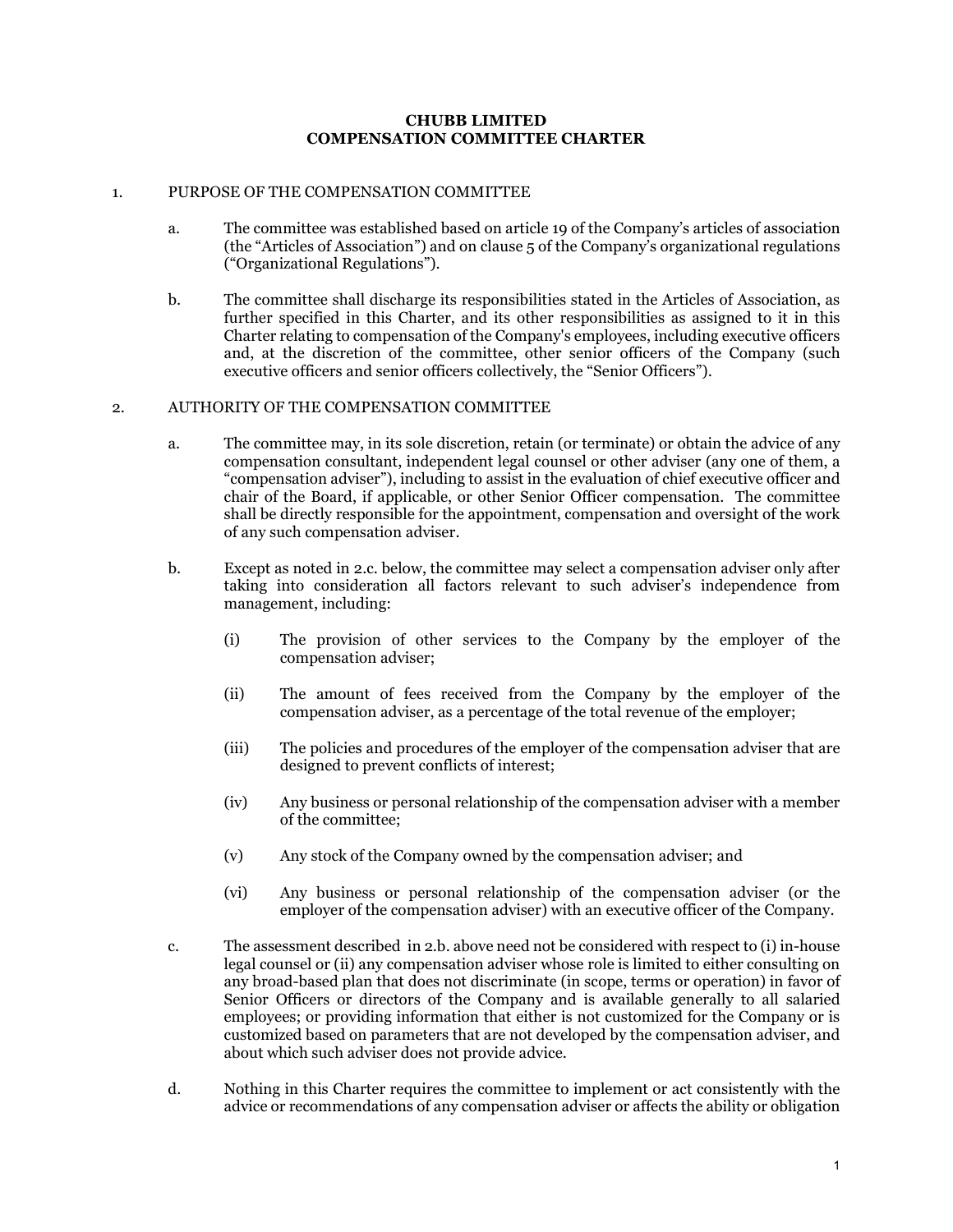of the committee to exercise its own judgment in fulfillment of its duties. Also, nothing in this Charter requires a compensation adviser to be independent, only that the committee consider the independence factors described in 2.b. above before selecting or receiving advice from a compensation adviser. The committee may select or receive advice from any compensation advisers it prefers, including ones that are not independent, after considering the independence factors described in 2.b. above.

- e. The Company shall provide appropriate funding, as determined by the committee, for payment of reasonable compensation to compensation advisers.
- f. The committee may request any other director, officer or employee of the Company or the Company's outside counsel to attend a meeting of the committee or to meet with any members of, or consultants to, the committee.
- g. The committee may form and delegate authority to subcommittees and management when appropriate and legal.

# 3. COMPENSATION COMMITTEE COMPOSITION

- a. The committee shall consist of at least three directors, including a chair. Its members are elected by the shareholders' meeting pursuant to the Articles of Association. The Board shall submit to the shareholders' meeting a proposal for election for each nominated committee member upon the recommendation of the Nominating & Governance Committee. The term of membership in the committee is one year upon election until the next annual shareholders' meeting.
- b. Within the limits of applicable law, any committee member may be suspended from office by the Board upon the recommendation of the Nominating & Governance Committee.
- c. The Board, upon recommendation of the Nominating & Governance Committee, appoints the chair of the committee from among the committee members. The Board of Directors may, upon recommendation of the Nominating & Governance Committee, replace the chair of the committee at any time.
- d. Each member of the committee shall satisfy the independence requirements of the New York Stock Exchange, as such requirements are interpreted by the Board in its business judgment, and, if deemed appropriate from time to time, meet the definition of "nonemployee director" under Rule 16b-3 under the Securities Exchange Act of 1934 or any other relevant standard.

# 4. DUTIES AND RESPONSIBILITIES OF THE COMPENSATION COMMITTEE

- a. The committee shall establish and oversee the Company's Senior Officer compensation policies, including issues relating to pay and performance, targeted pay positioning (median, percentile etc.), comparison companies, pay mix, and stock ownership. The Company's compensation policies may vary by location or by line of business.
- b. The committee shall periodically assess the Company's pay structure for Senior Officers to ensure that it broadly encourages rational and sensible risk taking and does not misalign executive interests with those of shareholders. The Compensation and Risk & Finance Committees shall confer, and meet not less than once per year, to assess whether the Company's compensation practices and annual decisions provide appropriate incentives for sound and profitable risk taking.
- c. The committee shall establish a formal evaluation process for and determine the compensation for the chief executive officer. As part of such process, the committee shall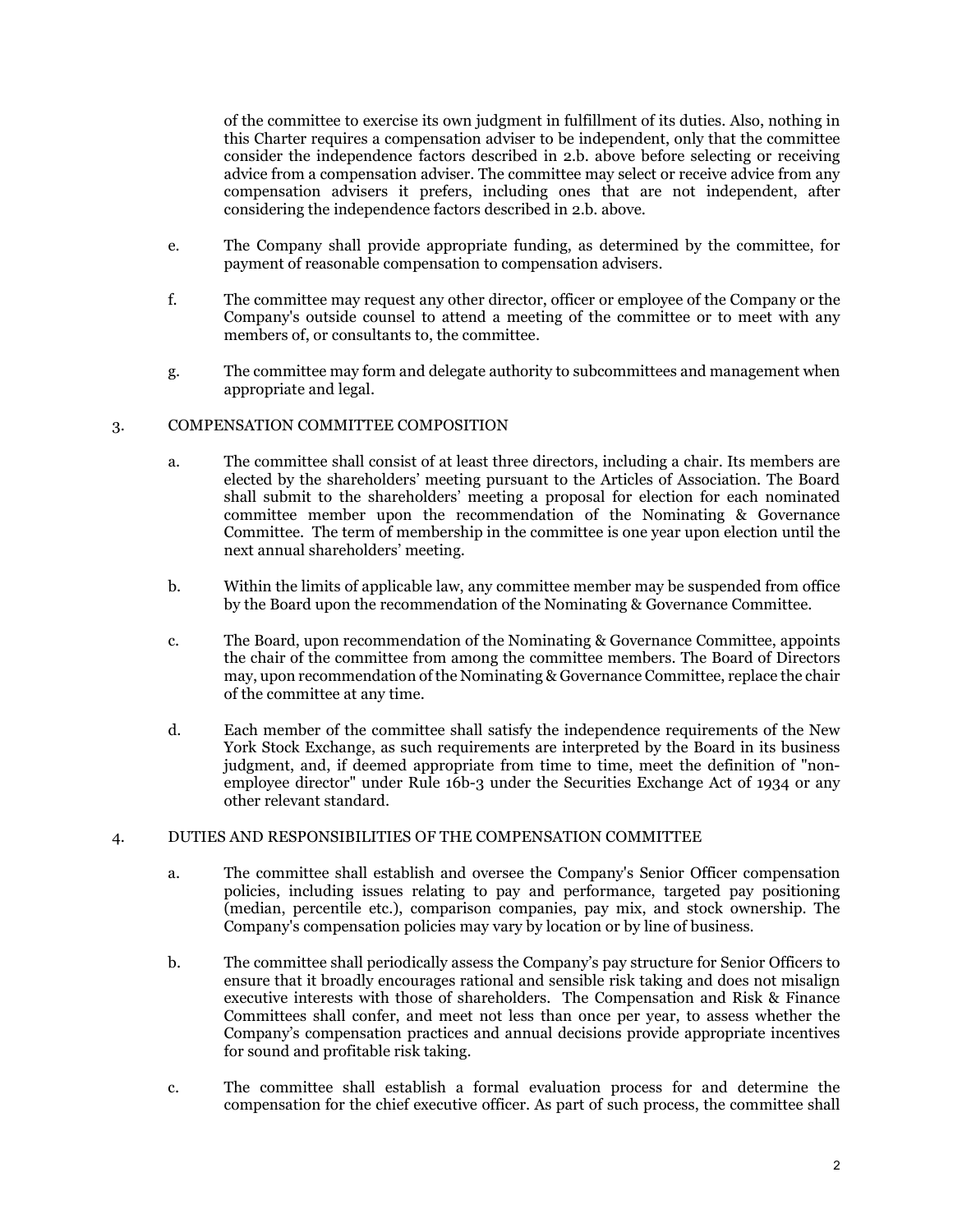review and approve corporate goals and objectives relevant to chief executive officer compensation and evaluate the chief executive officer's performance in light of those goals and objectives as well as the Company's performance versus its peer group. The committee shall approve the chief executive officer's compensation level based on this evaluation and recommend it to the independent directors for ratification when appropriate. The committee shall also recommend the chair of the board's compensation, if applicable, to the other independent directors for approval.

- d. In determining the long-term incentive component of the chief executive officer's compensation, the committee shall consider the Company's performance and relative shareholder return, the value of similar incentive awards to chief executive officers at comparable companies, and the awards given to the Company's chief executive officer in past years.
- e. The committee shall review the chief executive officer's recommendations regarding the compensation of the Company's other Senior Officers and determine appropriate compensation levels.
- f. The committee shall recommend to the Board the total aggregated amount of compensation for the members of Executive Management to be submitted to the shareholders' meeting for approval pursuant to article 25 of the Articles of Association;
- g. The committee shall make recommendations to the Board with respect to new incentivecompensation and equity-based plans, or amendments to any such existing plans, other than plans covering solely independent directors.
- h. The committee shall approve and ratify awards under incentive-compensation and equitybased plans, including amendments to the awards made under any such plans.
- i. The committee shall periodically review the Company share ownership guidelines applicable to Senior Officers.
- j. The committee shall review and approve, for the chief executive officer, the chair of the board, if applicable, and the other Senior Officers of the Company, (1) any applicable employment agreements, non-competition agreements, severance arrangements and change in control agreements or provisions and (2) any special or supplemental benefits, including perquisites.
- k. The committee shall consult with the chief executive officer on any decisions to retain or terminate any Senior Officer (except termination under exigent circumstances), other than the chief executive officer and chair of the board, and shall recommend any retention or termination terms for the chief executive officer or chairman of the board, if appropriate, to the independent directors for approval and will approve any retention or termination terms for any other Senior Officer.
- l. The committee, in consultation with the Nominating & Governance Committee and the Board, shall work with the Company's chief executive officer and the chair of the board, if applicable, to make appropriate plans for their respective succession upon retirement, death or disability and review such plans at least annually.
- m. The committee shall be responsible for the oversight of management development and evaluation of succession planning for Senior Officers.
- n. The committee shall review and approve the lists of peer group companies to which the Company shall compare itself for compensation and performance purposes.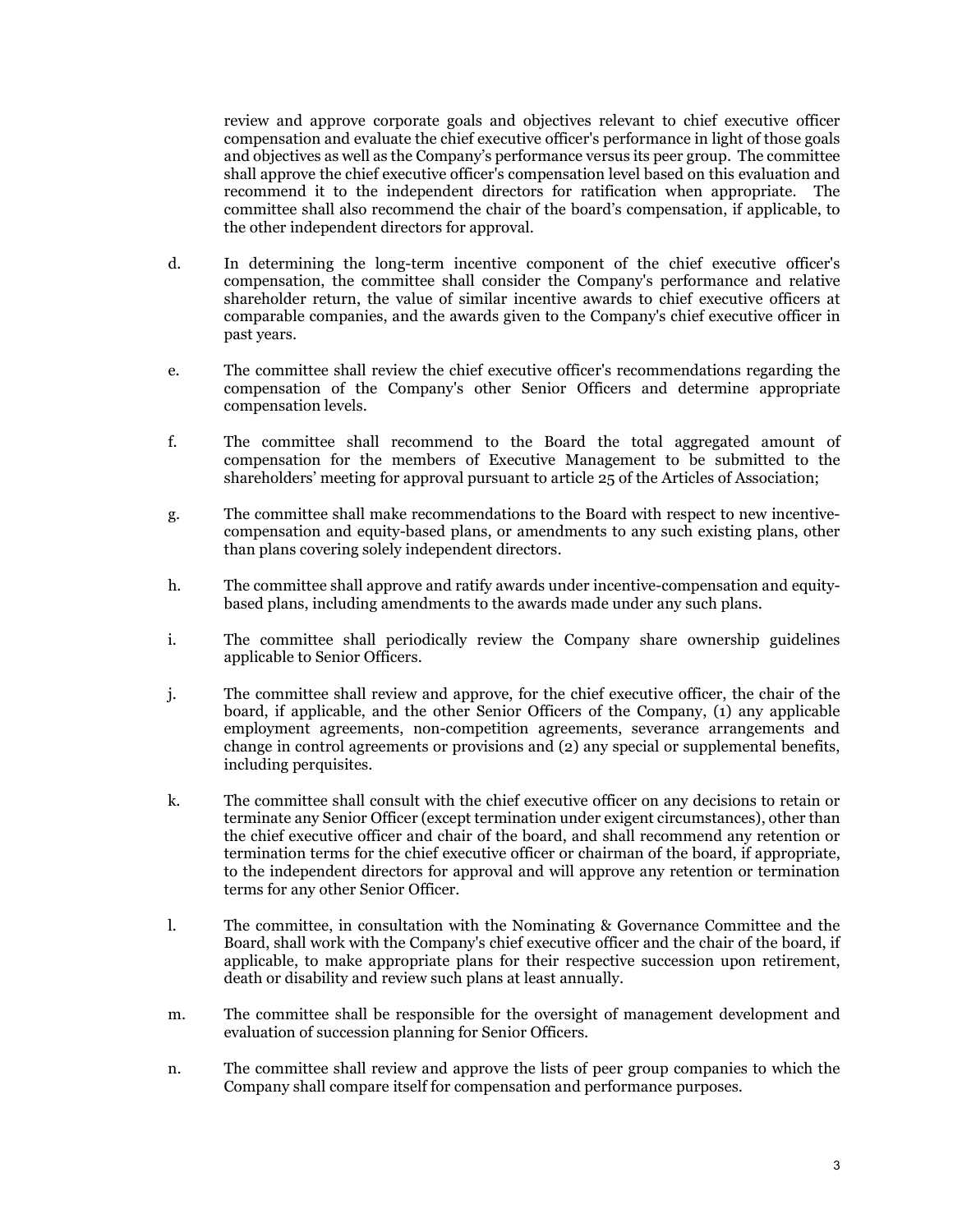- o. The committee shall consult with management on any proposed plans to reorganize the Senior Officer structure of the Company.
- p. The committee shall annually review travel and entertainment expenses incurred by the chief executive officer and other Senior Officers of the Company.
- q. The committee shall review and discuss the Compensation Discussion and Analysis with management and, based on this review and discussion, recommend that it be included in the Company's annual proxy statement.
- r. The committee shall review and approve the report prepared by management and required by the rules of the U.S. Securities and Exchange Commission to be included in the Company's annual proxy statement.
- s. At one or more committee meetings held after each of the Company's annual shareholders' meetings, the committee shall consider the results of any advisory votes of shareholders taken at the most recent such annual shareholders' meeting with respect to (1) named executive officer compensation ("say-on-pay") and/or (2) the frequency of say-on-pay advisory votes, then recommend to the Board actions (if any) to be taken in light of such advisory voting results.
- t. The committee shall administer a clawback policy as in effect from time to time for current and former executive officers of the Company.
- u. The committee shall review and reassess the adequacy of this Charter annually and recommend any proposed changes to the Board for approval.
- v. The committee shall annually review its own performance.
- w. The committee shall have the right to excuse any committee member from a meeting or portion thereof to permit the remaining members of the committee to discuss or act on any matter for which, in the committee's opinion, the excused member's participation is not appropriate, and such excused member's absence in this circumstance shall not be deemed an absence for the purposes of determining a quorum.
- x. The committee shall have the option to conduct business in an executive session without management present.
- y. The committee shall have such other duties, responsibilities and authorities as the Board may from time to time delegate.

# 5. REPORTING RESPONSIBILITIES

- a. The committee shall keep a record of its proceedings.
- b. The committee shall report to the Board.
- 6. CONSTRUCTION

Terms not defined herein have the meaning given to them in the Organizational Regulations.